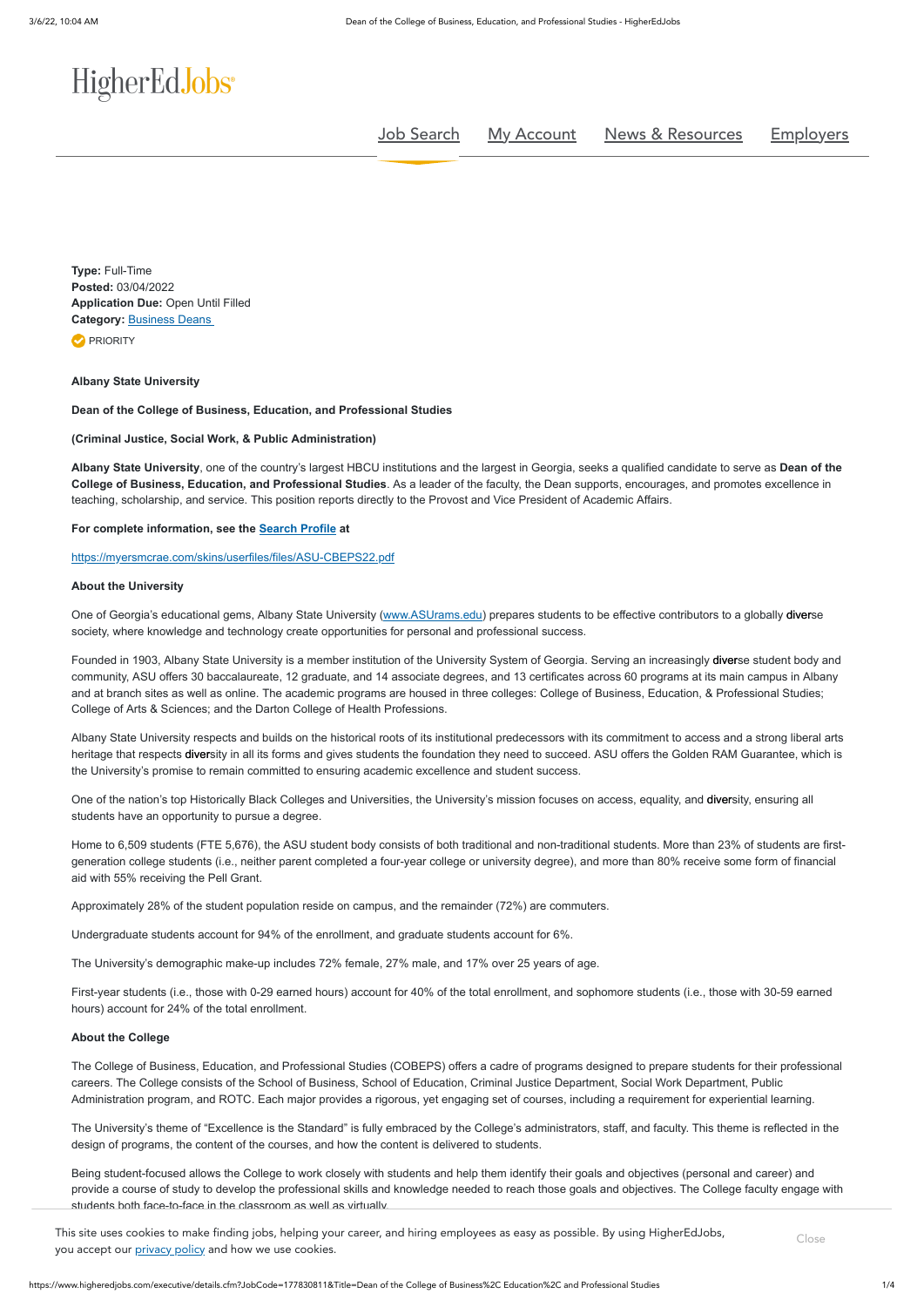#### 3/6/22, 10:04 AM Dean of the College of Business, Education, and Professional Studies - HigherEdJobs

In addition to the ASU's accreditation by SACSCOC, most of the programs in the College are also accredited by program accrediting agencies. The Accreditation Council for Business Schools and Programs (ACBSP), the Council for the Accreditation of Educator Preparation (CAEP), the American Association of Colleges for Teacher Education (AACTE), the Council on Social Work Education (CSWE) and the National Association of Schools of Public Affairs and Administration (NASPAA) have individually accredited ASU programs.

# **Degrees offered in the College of Business, Education, and Professional Studies**

# **Undergraduate Degrees**

- Bachelor of Applied Science with a Major in Technology Management
- Bachelor of Science with a Major in Accounting
- Bachelor of Science with a Major in Business Information Systems
- Bachelor of Science with a Major in Criminal Justice

# Dean of the College of Business, Education, and Professional Studies

# **Graduate Degrees**

- Education Specialist with a Major in Education Administration and Supervision
- Master of Business Administration
- Master of Education with a Major in Early Childhood Education
- Master of Education with a Major in Educational Administration and Supervision
- Master of Education with a Major in Middle Grades Education
- Master of Education with a Major in School Counseling
- Master of Education with a Major in Secondary Education
- Master of Education with a Major in Special Education
- Master of Public Administration
- Master of Science in Criminal Justice
- Master of Social Work

The Dean is expected to maintain professional activities in the areas of teaching, research, professional development, and service. The Dean will infuse diversity, equity, and inclusion into all aspects of the position's responsibilities.

# **The Opportunity**

Building effective working relationships with the SACSCOC and discipline-specific accrediting agencies and supports faculty/staff to maintain current This site uses cookies to make finding jobs, helping your career, and hiring employees as easy as possible. By using HigherEdJobs,<br>. you accept our [privacy policy](https://www.higheredjobs.com/company/privacypolicy.cfm) and how we use cookies.

As the chief academic leader in the COBEPS, the Dean is responsible for leadership, management, and administration of the academic departments within the College and the office of the Dean. The Dean facilitates a vision and strategic direction while leading the College in a unified plan of action.

This academic administrator is responsible for program development, delivery, and assessment at the graduate and undergraduate levels; for faculty recruitment, development, and retention; for evaluation of faculty and department chairs; for facilitating student success; and for managing the fiscal affairs of the College.

The Dean is expected to provide strong leadership for the faculty in all academic matters and champion the important roles of the College in regional educational and economic development. Identifying sources and developing plans for securing external financial resources for the College's scholarly and programmatic goals as well as articulating the College's vision, qualities, and distinctiveness as its principal advocate and spokesperson within the University community and to national and international external constituencies are important responsibilities of this leader. The Dean creates innovative and distinctive programs designed to attract outstanding students, faculty, and staff and reinforces the College's strong ties with other institutions in the University System of Georgia (USG). The Dean works collaboratively with other deans and institutional stakeholders to advance the mission and vision of the University.

# **Primary Responsibilities**

# **Academic**

- Providing leadership for all educational activities of the COBEPS, ensuring academic integrity and high-quality instruction, and promoting excellence in faculty scholarship and service.
- Serving as a strong internal and external advocate for the academic and public mission of the College, its faculty, and its students.
- Articulating and facilitating a long-term vision for the College within the context of the University's mission, vision, and values.

**[Albany State University](https://www.asurams.edu/)** in Albany, GA

Apply on Institution's Website  $\qquad \blacktriangleright$ 

- Bachelor of Science with a Major in Middle Grades Education
- Bachelor of Science with a Major in Secondary Education
- Bachelor of Science with a Major in Supply Chain and Logistics Management
- Bachelor of Social Work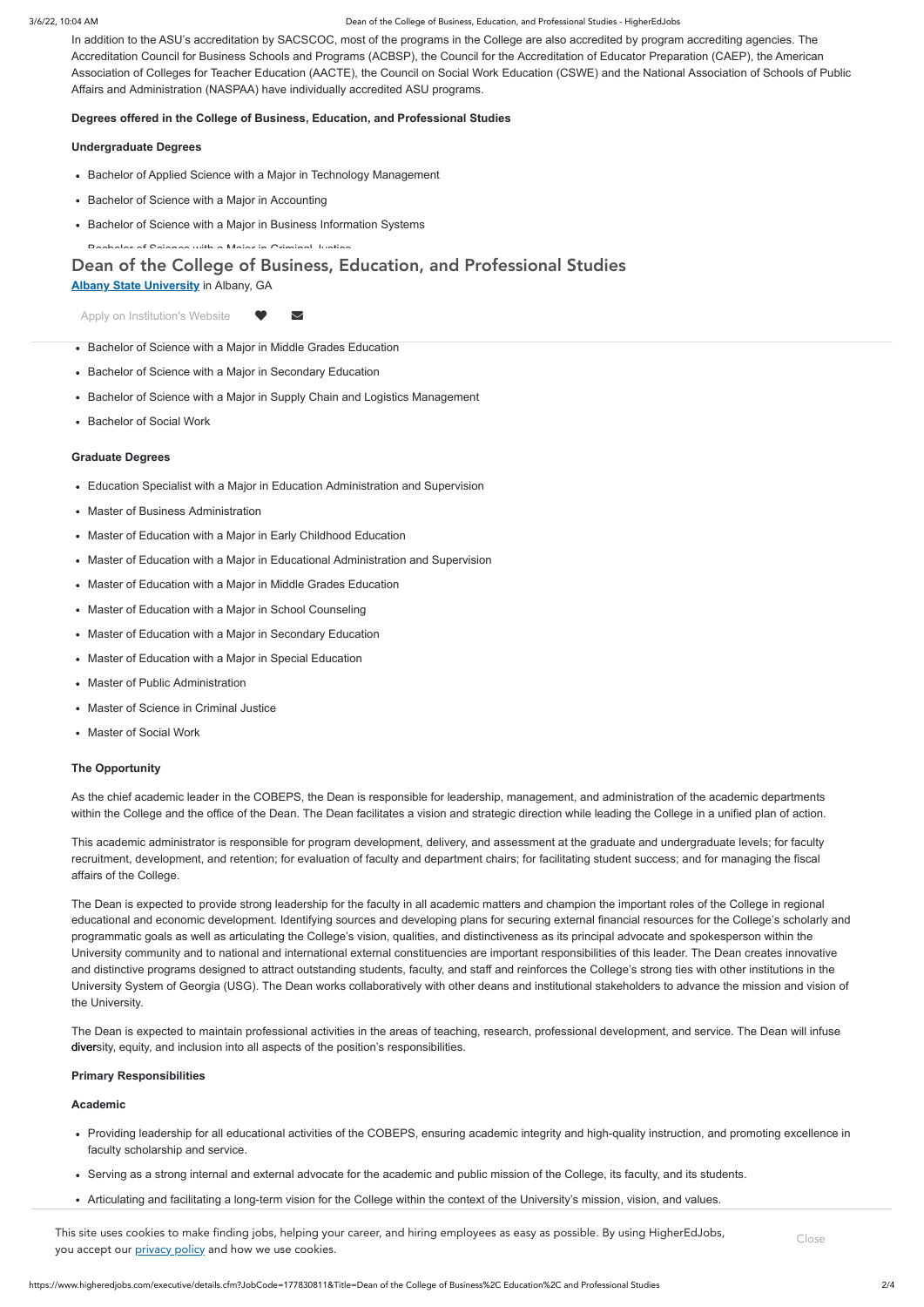- Recommending measures of implementing, updating, and improving the College's curriculum through assessment of learning.
- Facilitating program development, building on traditional strengths, developing cutting-edge specialties within existing disciplines, and promoting global education.
- Maintaining an awareness of needed knowledge, skills, and abilities in the workforce and identifies new career opportunities that would guide program and degree development.
- Directing the development of the academic schedule.
- Ensuring that course schedules each semester align with student progression patterns and optimal use of space.
- Working collaboratively with liaisons of partnering campuses to ensure optimal delivery of courses that meet local and regional needs.
- Providing leadership in ensuring that the College meets its goals of recruitment, retention, progression to degree, and on-time graduation of its students enrolled in majors.
- Working collaboratively with the Enrollment Management team to promote recruitment and retention of students.
- Resolving student issues regarding curriculum or degree completion and mediating disputes between students and faculty.
- Planning and directing activities in support of student success.
- Ensuring that departments offer and/or support accurate advising of students and maintains appropriate resources (ex. degree plan, checklist, website descriptions, etc.) for students' use to support student success.
- Providing the necessary support to faculty that ensures the timely submission of student performance information/data (ex. grades), including the use of advising, early alert tools, and other resources that promote student success.
- Assuring ongoing quality and continuous improvement in the College's academic program array at the undergraduate and graduate levels and in both traditional and online programs.

#### **Human Resources**

- Directs the recruitment and development of a diverse and talented faculty and staff, and recommends to the Provost appointments, reappointments, and separations.
- Evaluates the performance of faculty; coordinates professional development of the faculty, and recommends faculty for tenure, promotion, and posttenure.
- Supports collaborative decision-making processes with all stakeholders, particularly faculty-driven decisions, in the context of shared governance and in alignment with institutional policies and procedures.
- Administers all University policies and procedures.
- Develops, sustains, and enhances diverse and inclusive partnerships with federal, state, and local community agencies; institutions of higher education; and schools, particularly in encouraging and supporting business and economic outreach activities and fostering collaboration among the outreach units.
- Ensures that policies related to hiring, overloads, and reassignment/release time are followed, including timeliness of submission of documents.
- Demonstrates the ability to appropriately delegate responsibility and authority, making timely decisions and solving problems.
- Fosters an environment of innovation, collegiality, collaboration, inclusivity, and support where faculty, staff, and students thrive.
- Demonstrates outstanding interpersonal relationship skills with the ability to motivate faculty and staff and develop a collaborative environment that engages the entire institution, students, and external partners to support the priorities of the campus.
- Provides leadership to Executive Advisory Board(s).

# **Fiscal**

- Research grant opportunities, makes application for grants, secures grants, and manages grant funds in accordance with grant requirements.
- Ensures effective management of financial resources, including budget planning and management and the ability to prioritize the College's resources.
- Oversees the College's branding and marketing efforts to enhance its visibility and reputation.

#### **Qualifications, Training, and Experience**

# **Minimum qualifications**

- A doctorate from an accredited college or university in business, education, social work, criminal justice, or public administration
- An instructional, scholarly, and service record that has led to the rank of associate professor or higher in at least one of the academic departments in the College
- Earned tenure at an accredited college or university
- Academic rank of associate professor or higher with at least four years of administrative experience at the department chair level or higher in an institution of higher education
- Demonstrated experience with academic program development and innovation, online learning, and distance education
- Demonstrated experience with academic planning, strategic planning, enrollment, and financial management

This site uses cookies to make finding jobs, helping your career, and hiring employees as easy as possible. By using HigherEdJobs, you accept our [privacy policy](https://www.higheredjobs.com/company/privacypolicy.cfm) and how we use cookies.